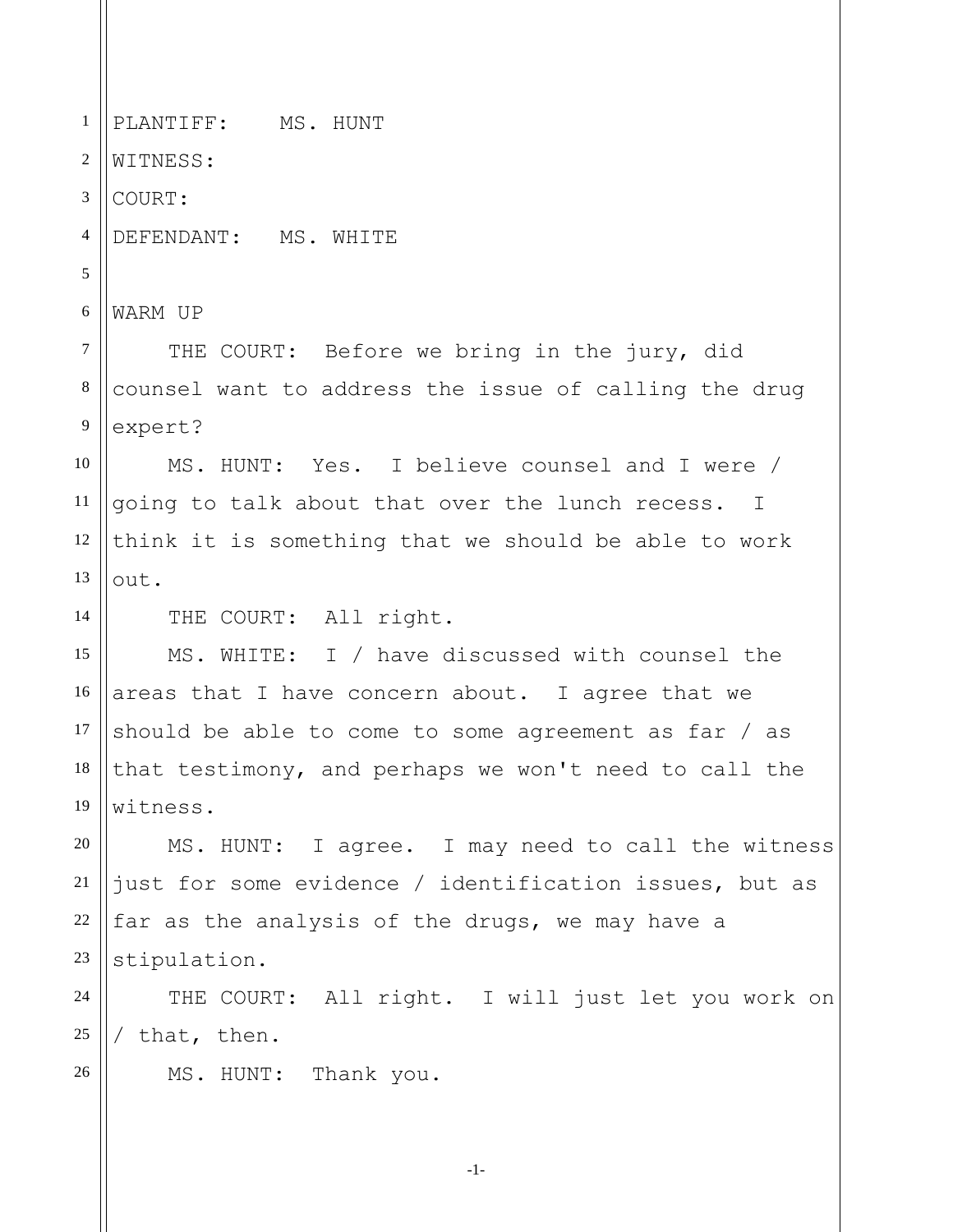| $\mathbf{1}$   | THE COURT: Was there an issue with the witness on       |
|----------------|---------------------------------------------------------|
| $\overline{2}$ | the stand at this time?                                 |
| 3              | MS. WHITE: I just wanted the witness to be told /       |
| $\overline{4}$ | about our discussions and the subjects that are not to  |
| $\mathfrak s$  | be testified before the jury.                           |
| 6              | MS. HUNT: The witness is present and I have             |
| $\tau$         | discussed it with / him.                                |
| 8              | THE COURT: Officer, you were present during our         |
| 9              | discussions without the jury. I assume you understand   |
| 10             | what we are talking about.                              |
| 11             | THE WITNESS: Yes, your Honor. I understand.*/           |
| 12             | THE COURT: All right. Did you want to inquire of        |
| 13             | the witness?                                            |
| 14             | MS. HUNT: I can do that, your Honor.                    |
| 15             | MS. WHITE: Go ahead.                                    |
| 16             | Q. BY MS. HUNT: Officer, you are aware that the         |
| 17             | defendant / has had prior contact with law enforcement; |
| 18             | is that correct?                                        |
| 19             | A.<br>Yes, I am.                                        |
| 20             | You are aware that the defendant has been<br>Q.         |
| 21             | arrested over ten times; $/$ is that correct?           |
| 22             | Yes, I am.<br>Α.                                        |
| 23             | You are familiar with the circumstances of<br>$Q$ .     |
| 24             | those contacts with your department?                    |
| 25             | A. Yes, I am.                                           |
| 26             |                                                         |
|                |                                                         |

-2-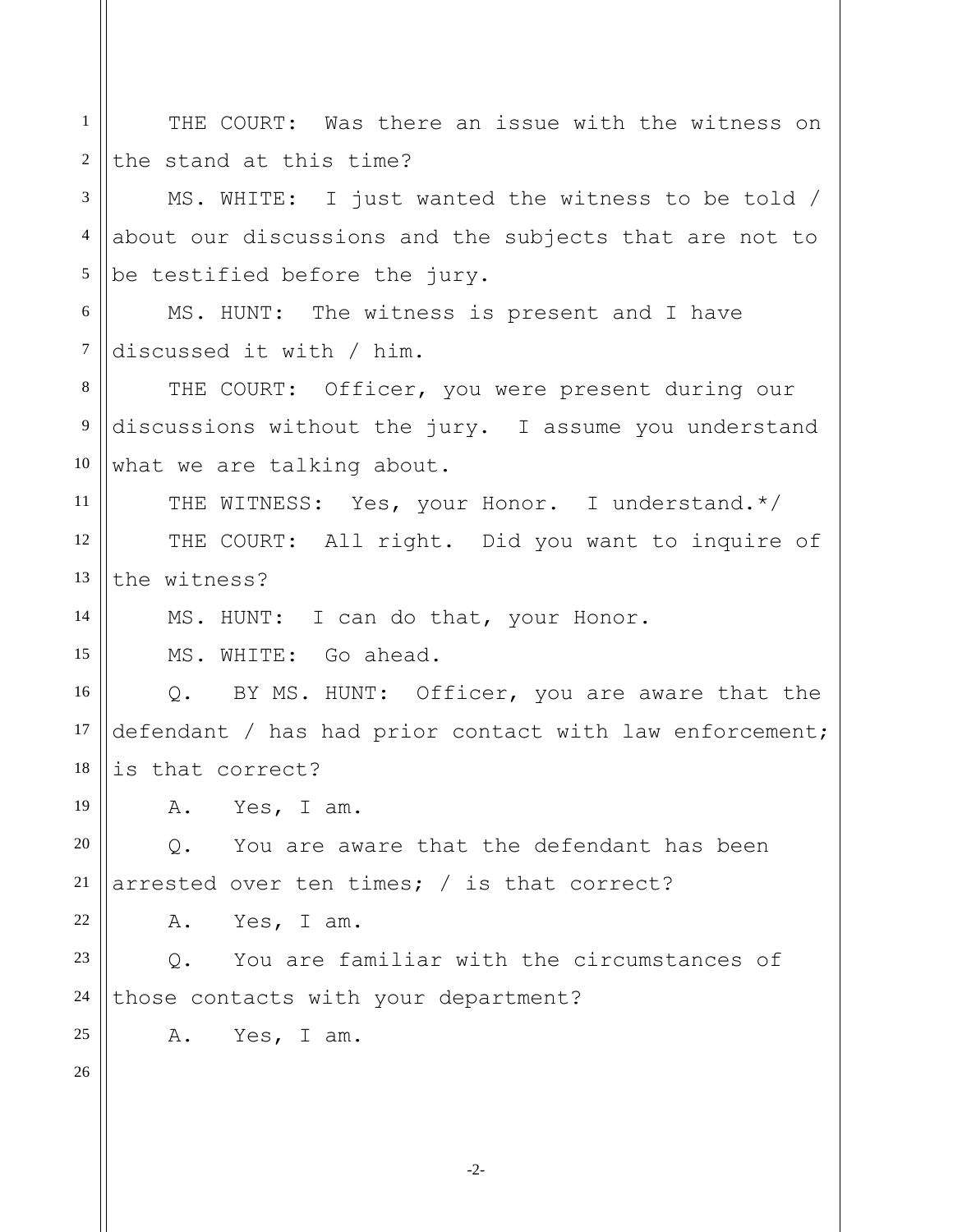| $\,1\,$          | Q.    | And you are aware / we won't be discussing         |
|------------------|-------|----------------------------------------------------|
| $\overline{c}$   |       | those in front of the jury at this time?           |
| $\mathfrak{Z}$   | Α.    | Yes, I understand that.                            |
| $\overline{4}$   | $Q$ . | Do you have any questions about that?              |
| 5                | A.    | No. /                                              |
| $\sqrt{6}$       |       |                                                    |
| $\boldsymbol{7}$ |       |                                                    |
| $8\,$            |       | $^{\star\;\star}$ END OF WARM UP $^{\star\;\star}$ |
| 9                |       |                                                    |
| $10\,$           |       |                                                    |
| $11\,$           |       |                                                    |
| $12\,$           |       |                                                    |
| 13               |       |                                                    |
| $14$             |       |                                                    |
| 15               |       |                                                    |
| $16\,$           |       |                                                    |
| $17\,$           |       |                                                    |
| $18\,$           |       |                                                    |
| 19               |       |                                                    |
| $20\,$           |       |                                                    |
| 21               |       |                                                    |
| $22\,$           |       |                                                    |
| 23               |       |                                                    |
| 24               |       |                                                    |
| 25               |       |                                                    |
| 26               |       |                                                    |
|                  |       |                                                    |
|                  |       |                                                    |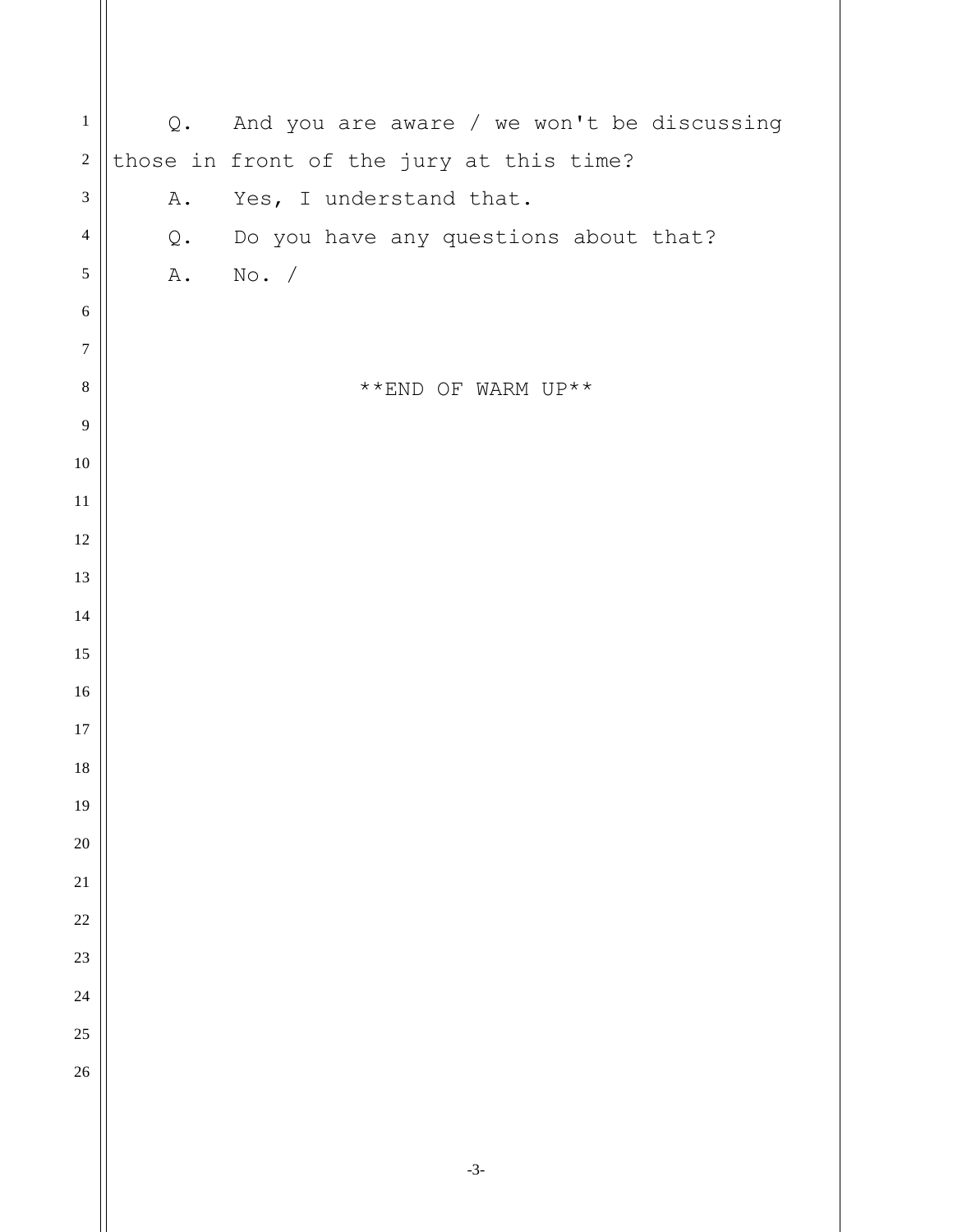1 2 3 4 5 6 7 8 9 10 11 12 13 14 15 16 17 18 19 20 21 22 23 24 25 26 EXAM THE COURT: If there is nothing further on that issue, we can bring the jury in; is that right? MS. HUNT: Yes, your Honor. We are ready to proceed. / THE COURT: We are back on the record. You may resume your direct examination. MS. HUNT: Thank you, your Honor. Before I do that, may I ask what exhibit / number we left off with, your Honor? THE COURT: Your next in order would be 15. MS. HUNT: Thank you, your Honor. THE COURT: Let's proceed. Q. BY MS. HUNT: Officer, before the break we / were talking about when you approached the defendant's home. Now, do you remember what time that was? A. It was just after 2:00 in the afternoon. / Q. All right. And how long had you been watching the house before you went in? A. We had been on the street since early that morning. / Q. And were you always focused on the defendant's home that day? A. Yes. The surveillance of the defendant's home had been going on for some time. / MS. WHITE: Objection. Nonresponsive.

-4-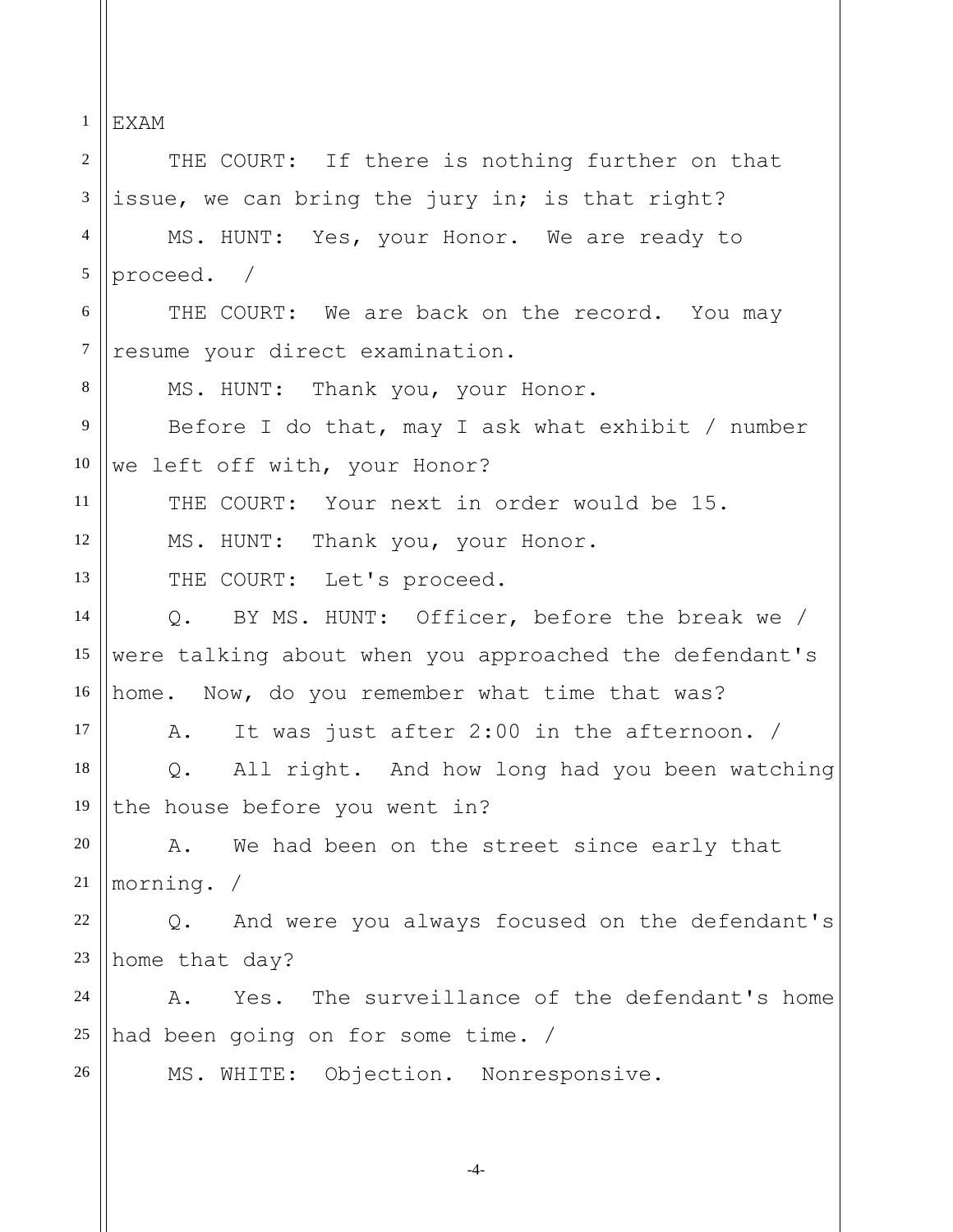| $\mathbf{1}$   | THE COURT: All right. Sustained. Everything            |
|----------------|--------------------------------------------------------|
| $\overline{2}$ | after "yes" is stricken. Next question.                |
| 3              | MS. HUNT: I would ask, your Honor, to mark as          |
| $\overline{4}$ | exhibit 15 this diagram.                               |
| 5              | THE COURT: It / may be so marked.                      |
| 6              | MS. HUNT: Is there an objection if I display           |
| $\tau$         | it to the jury before it is in evidence?               |
| 8              | MS. WHITE: I have no objection. Counsel */ has         |
| 9              | shown me the exhibits that she is planning to use, and |
| 10             | I have copies as well.                                 |
| 11             | THE COURT: All right. Thank you.                       |
| 12             | Q. BY MS. HUNT: Officer, do you recognize / what       |
| 13             | we have marked as the next exhibit?                    |
| 14             | A. Yes, I do.                                          |
| 15             | Q. What does that depict?                              |
| 16             | That is a diagram of the house that we had /<br>Α.     |
| 17             | been watching and that had been identified as the      |
| 18             | defendant's residence.                                 |
| 19             | Is this located in the City of Anaheim?<br>Q.          |
| 20             | Yes, it is.<br>Α.                                      |
| 21             | And in the / County of Orange?<br>Q.                   |
| $22\,$         | Yes, it is.<br>Α.                                      |
| 23             | Now, you testified that you had been on the<br>Q.      |
| 24             | street since early that morning; is that correct?      |
| 25             | Yes, it / is.<br>Α.                                    |
| 26             | What time did you arrive on the scene?<br>Q.           |
|                |                                                        |

-5-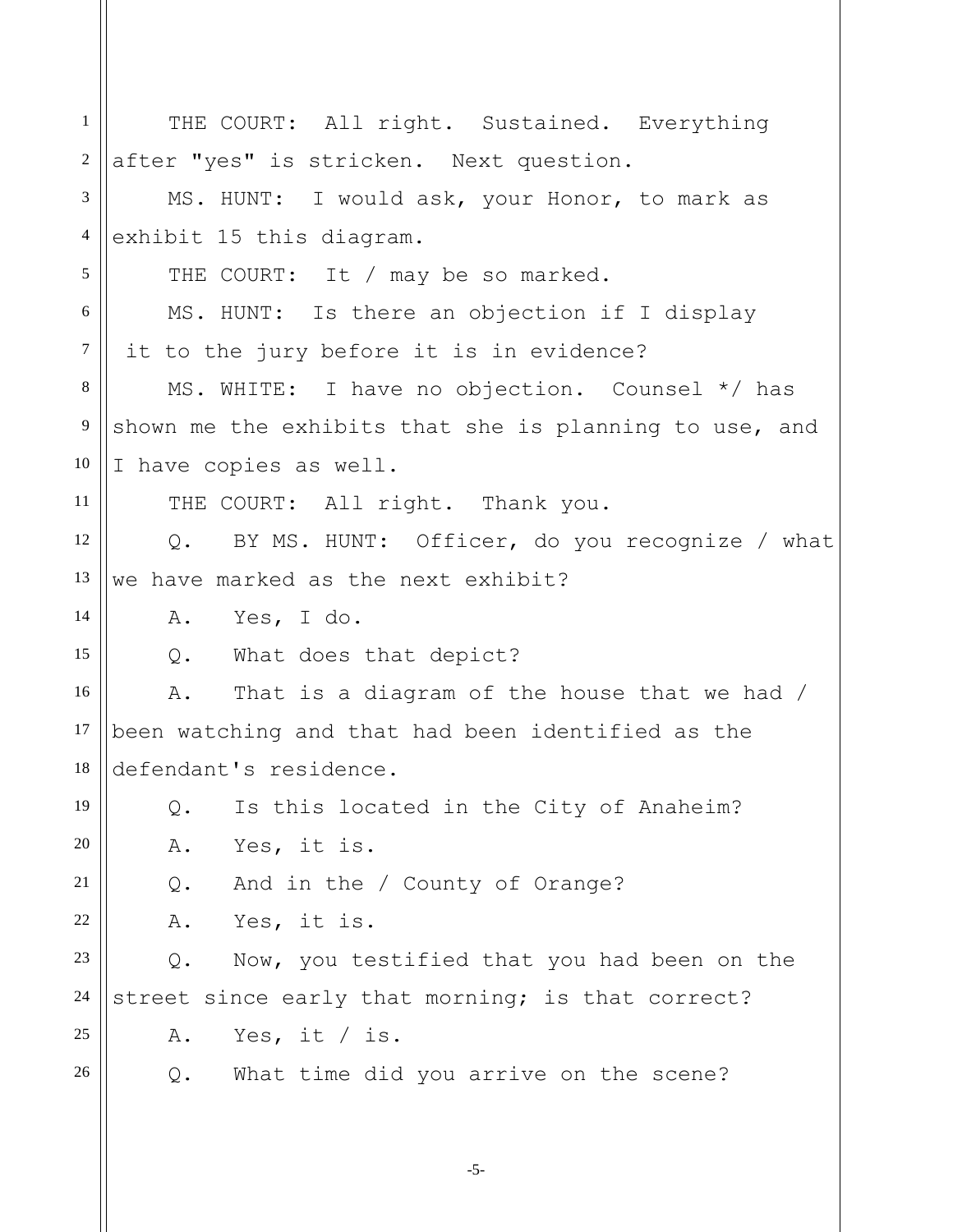A. I personally arrived at 6:00 a.m.

 Q. All right. Now, we left off before the break / discussing the approach to the defendant's home. And I believe you testified it was approximately 2:00 o'clock when you made entry in the home?

 A. We / first entered the garage. That's where the defendant was located and that's where we first entered.

Q. All right. Tell us what happened when you first / entered the garage.

A. Yes, ma'am. We entered the garage and observed the defendant to be standing next to a work bench located in the garage. \*/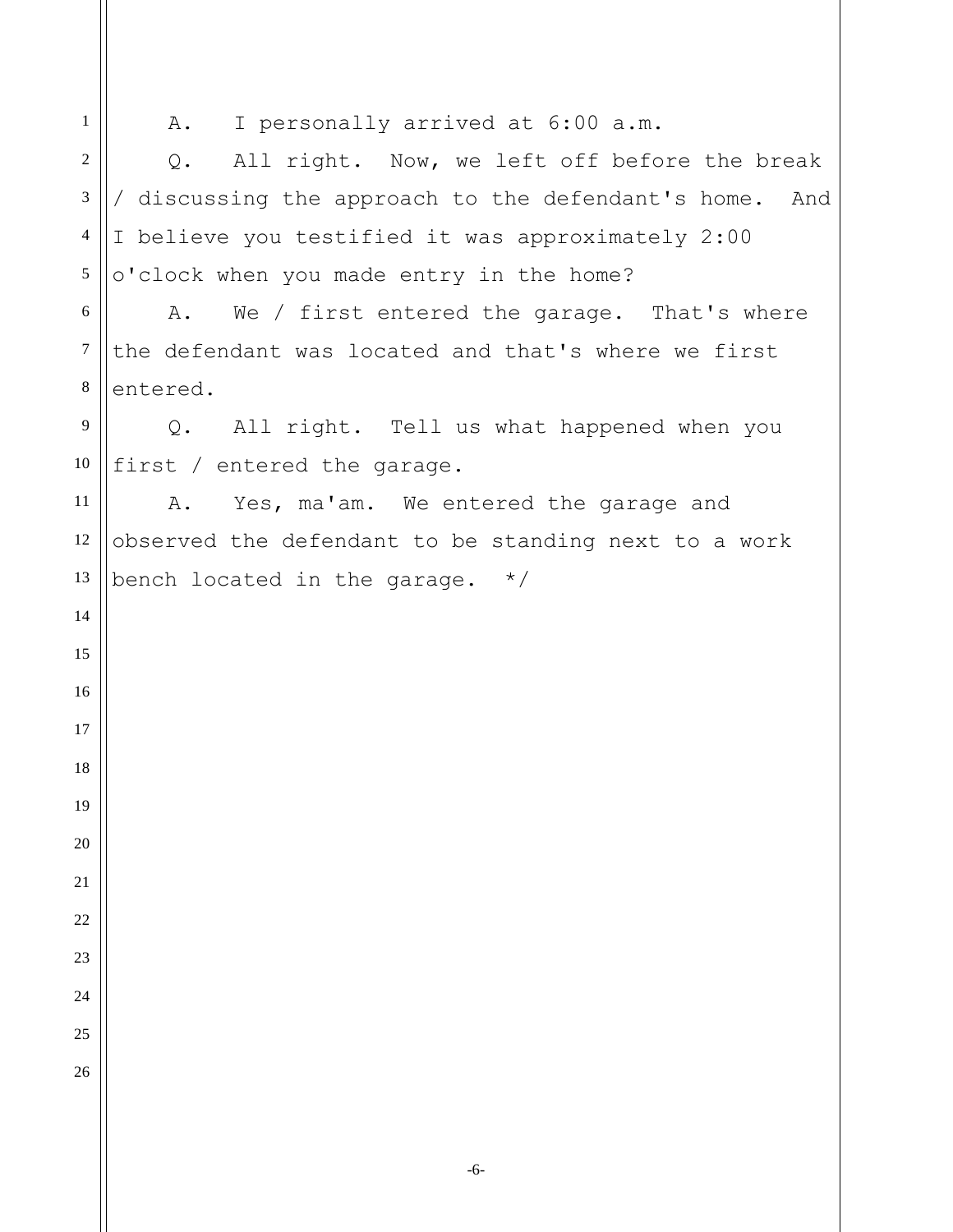1 START TYPING

2 3 4 5 6 7 8 9 10 11 12 13 14 15 16 17 18 19 20 21 22 23 24 25 26 Q. BY MS. HUNT: What did you do at that time? A. We directed the defendant to place his hands where we could see them and step away from the / bench. MS. WHITE: Excuse me, your Honor. If the witness could be directed to just testify as to what he personally did, that would make it easier. / THE COURT: Is that an objection? MS. WHITE: Yes, your Honor. Objection. MS. HUNT: I can clear it up, your Honor. THE COURT: All right. Overruled. Next question. Q. BY MS. HUNT: Officer, when you entered the / garage, what did you do? A. I instructed the defendant to put his hands where I could see them. Q. All right. Did he immediately comply? A. Yes, / he did. Q. Was there anyone else in the garage with the defendant when you first approached? A. Yes. There was another male subject who was seated / on the west side in a recliner. Q. Were any instructions given to that subject? A. Definitely. He was instructed to do the same thing, to display / his hands and to get down on the ground.

-7-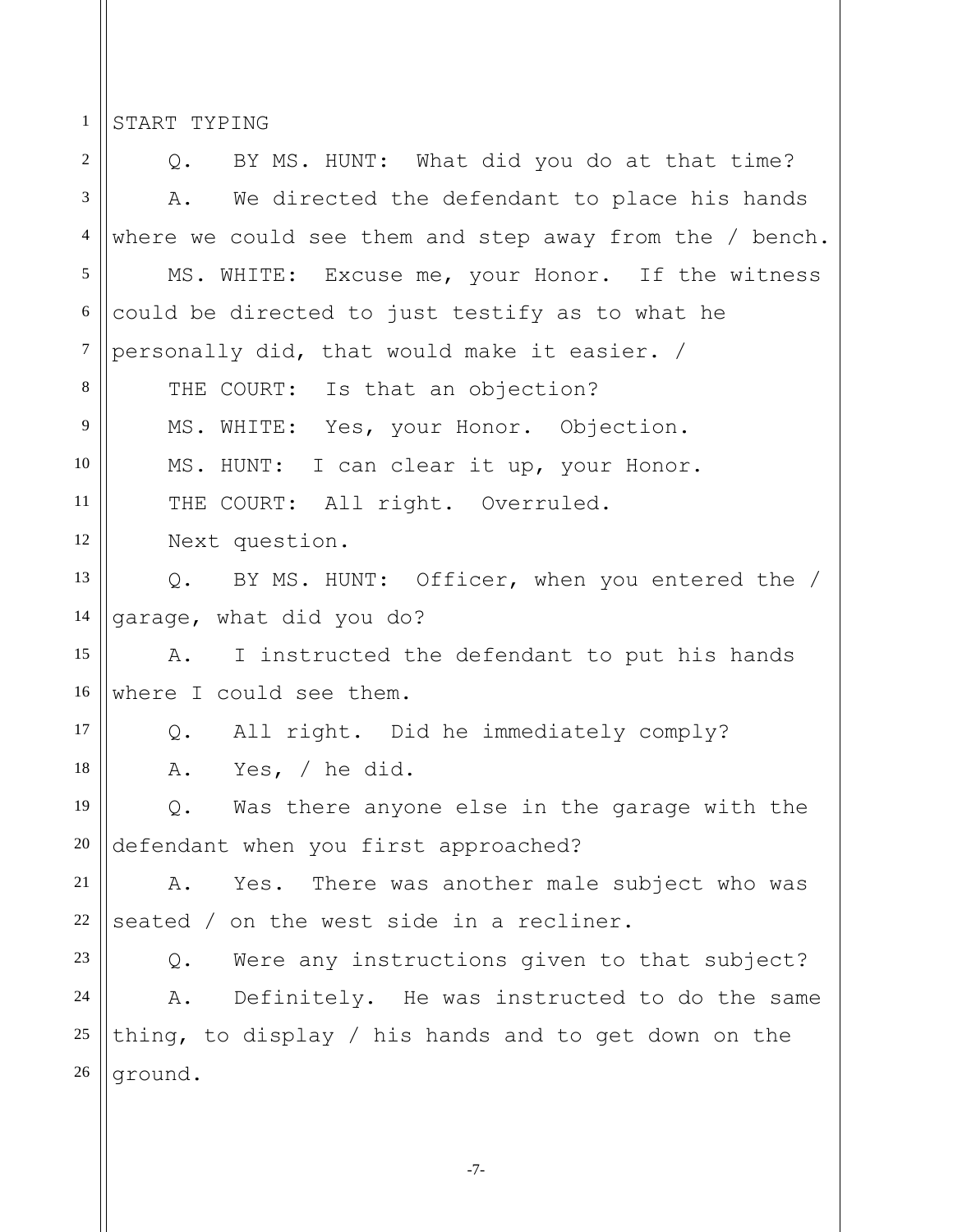-8- 1 2 3 4 5 6 7 8 9 10 11 12 13 14 15 16 17 18 19 20 21 22 23 24 25 26 Q. Did you also order the defendant to get down on the ground? A. No, I did not. / I just instructed him to step back from the work area. Q. Now, I want to show you some pictures here and see if you recognize \*/ these. THE COURT: Are you going to be marking these as exhibits at this time? MS. HUNT: Yes, your Honor. I have three photographs that I would like to / mark as next in order. THE COURT: They may be so marked for identification. Q. BY MS. HUNT: Okay. On this photograph here, 16, do you recognize what this depicts? A. Yes. / That is the chair where the other male subject was sitting when we entered the garage. Q. All right. And how about 17? A. That would be / the work bench area where the defendant was standing. Q. And how about 18? A. That would be another view of the same place where the defendant / was when we first entered.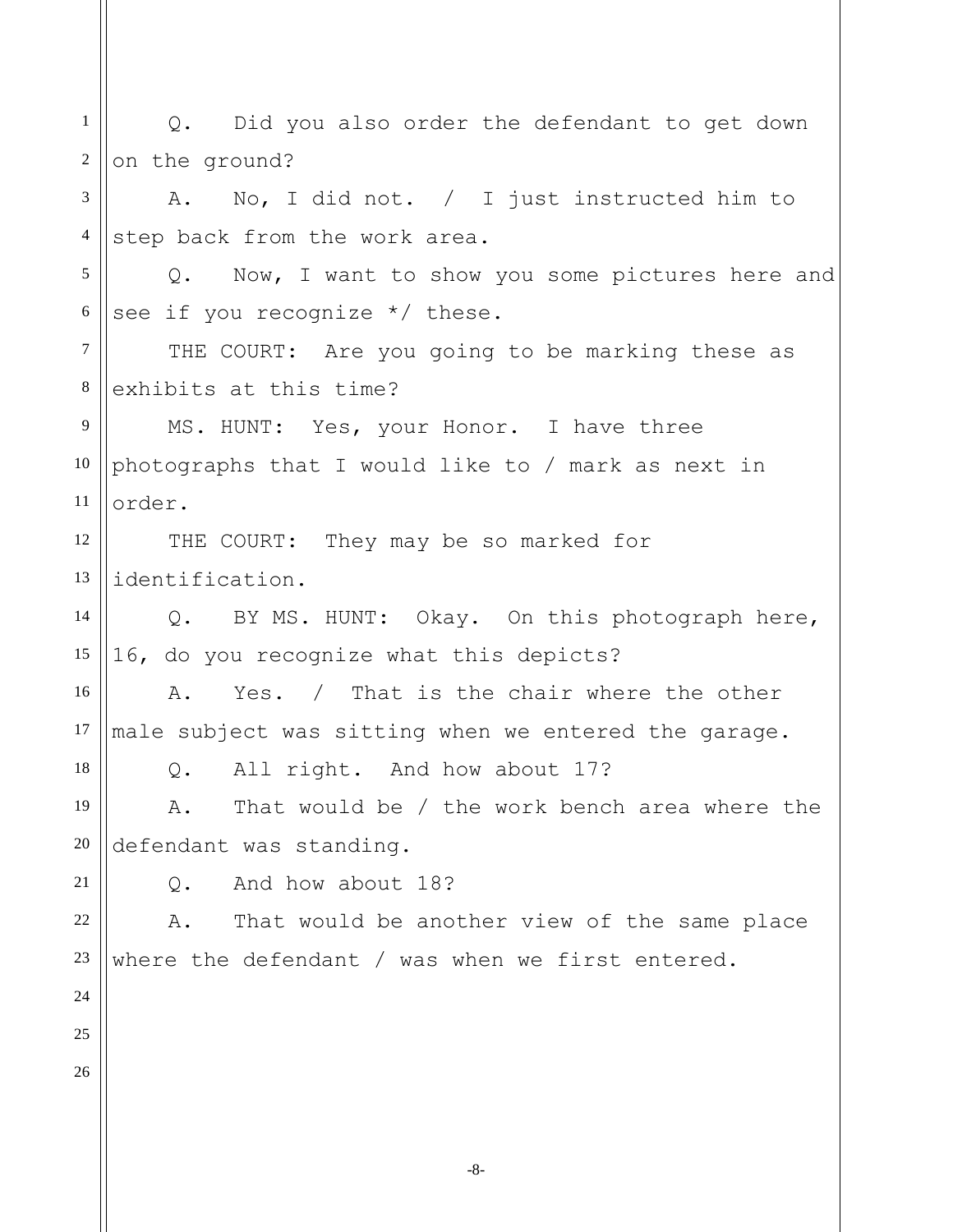1 2 3 4 5 6 7 8 9 10 11 12 13 14 15 16 17 18 19 20 21 22 23 24 25 26 Q. Now, I want to ask you about what you found when you entered the garage. You testified earlier that you / had been observing the defendant for some time? A. Yes, that's correct. Q. How was it that you were first connected to the defendant? MS. WHITE: Objection. Vague. THE COURT: Sustained. / Q. BY MS. HUNT: What was it that brought you to be outside his home that morning? A. We had been monitoring drug activity in the neighborhood and had traced / some of the sales to that address. Q. Did you have any knowledge before that day of what kind of drugs you were expecting to find \*/ at that residence? A. Yes. Q. Did you expect to find cocaine? MS. WHITE: Objection. Leading. THE COURT: Sustained. Q. BY MS. HUNT: Let me go back and start it this way. You testified before / that you had the information from Officer Brown that the defendant had sold him drugs; is that right? A. Yes, it is.

-9-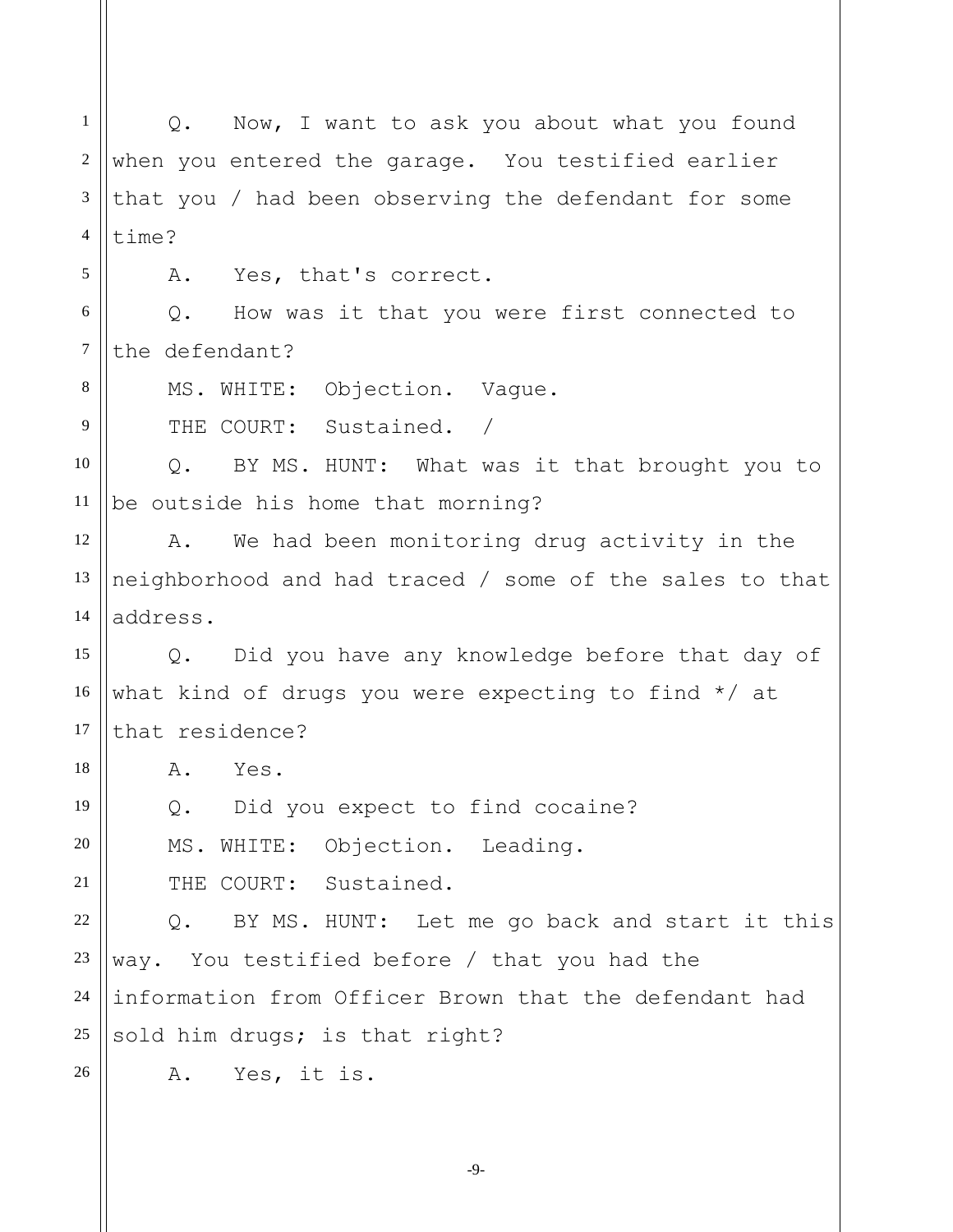1 2 3 4 5 6 7 8 9 10 11 12 13 14 15 16 17 18 19 20 21 22 23 24 25 26 Q. And, tell the jury / now who Officer Brown is. A. He is a police officer for the Anaheim Police Department and he was working as an undercover officer. Q. All right. / Now, is he your partner? A. He is not my partner, but we do work for the same department. Q. All right. Now, without telling us what / Officer Brown relayed to you, were you of the opinion that the defendant was dealing drugs out of his home? A. Yes. Q. Had you observed any / drug transactions yourself between the defendant and Officer Brown? A. Yes, I had. Q. All right. Tell us approximately how many you had knowledge of? MS. WHITE: Objection. Vague. / Your Honor, this deals with the subject matter that we discussed before. THE COURT: All right. MS. WHITE: If we could have a time frame, I think that would / take care of the objection. THE COURT: Counsel, perhaps you could rephrase your question. MS. HUNT: Yes, your Honor. THE COURT: All right.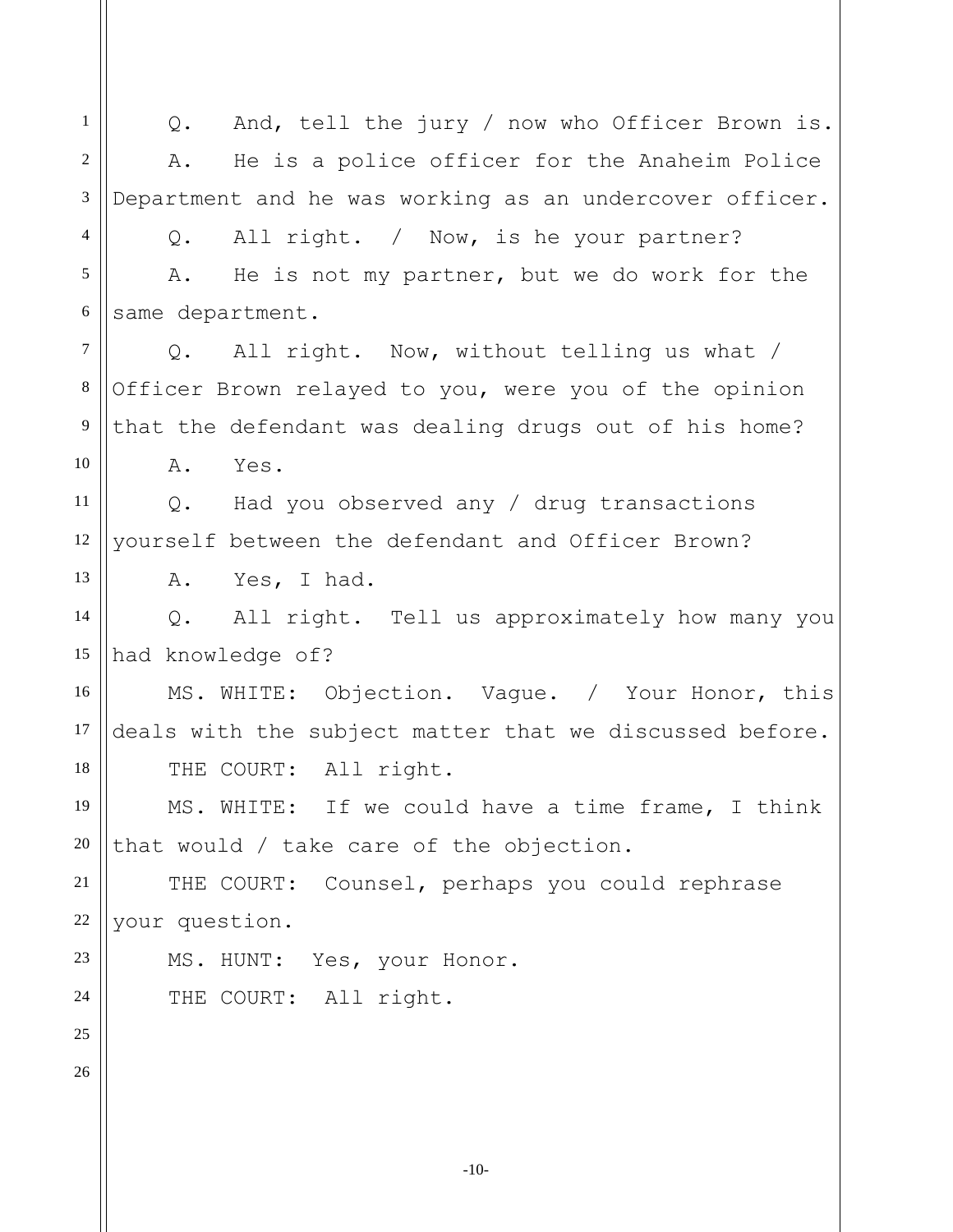1 2 3 4 5 6 7 8 9 10 11 12 13 14 15 16 17 18 19 20 21 22 23 24 25 26 Q. BY MS. HUNT: Officer, in the three months before the defendant's  $*/$  arrest, how many transactions did you observe between the defendant and Officer Brown? A. I would estimate that there were approximately ten. Q. And those would be / times where Officer Brown was buying drugs from the defendant? A. Yes. Q. What drugs did he buy in his undercover role? A. It was mostly cocaine, but / there was also marijuana and some meth. Q. All right. Now, when you made entry to the defendant's home, tell us what you saw. A. The defendant / and the other male were packaging cocaine. Q. What did you see on the work table in front of the defendant as you approached him? A. There / were several small bindles of a white substance immediately in front of him. There was also a scale and packaging materials. Q. Now, I assume that / the defendant was removed from the residence at some point; is that correct? A. Yes. Q. Was he arrested? A. Yes. Both subjects were arrested eventually.

-11-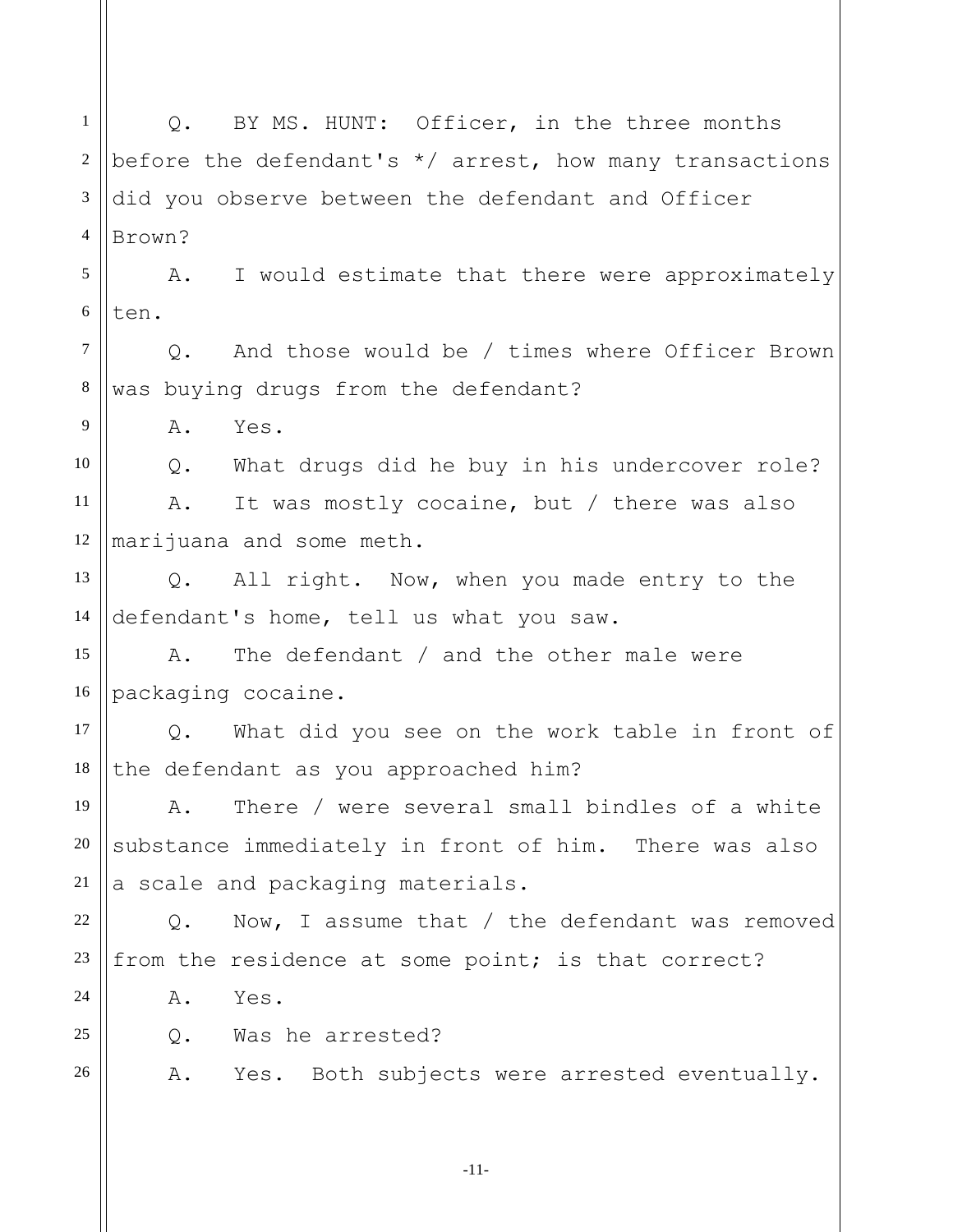1 2 3 4 5 6 7 8 9 10 11 12 13 14 15 16 17 18 19 20 21 22 23 24 25 26 Q. Okay. Did / you conduct a search of the premises at that time? A. Yes, we did. Q. Were you involved in that search? A. I was, that's correct. Q. Tell us / what else you found on that day. A. Do you mean just in the garage, or the entire house? Q. Let's start with the garage where the  $*/$ defendant was standing. If you could start with the work table area where you observed the defendant. Was there something else that you saw on / that table? A. Yes. In addition to the drugs there was also a box of ammunition on the table. Q. What kind of ammunition are we talking / about? A. There was a box of shotgun shells to the right of the table. Right above the table was a shelf that had a loaded / shotgun. Q. Was that within reach from where the defendant was standing? MS. WHITE: Objection. Speculation. THE COURT: Sustained. Q. BY MS. HUNT: Well, how tall was the shelf where you observed the gun? /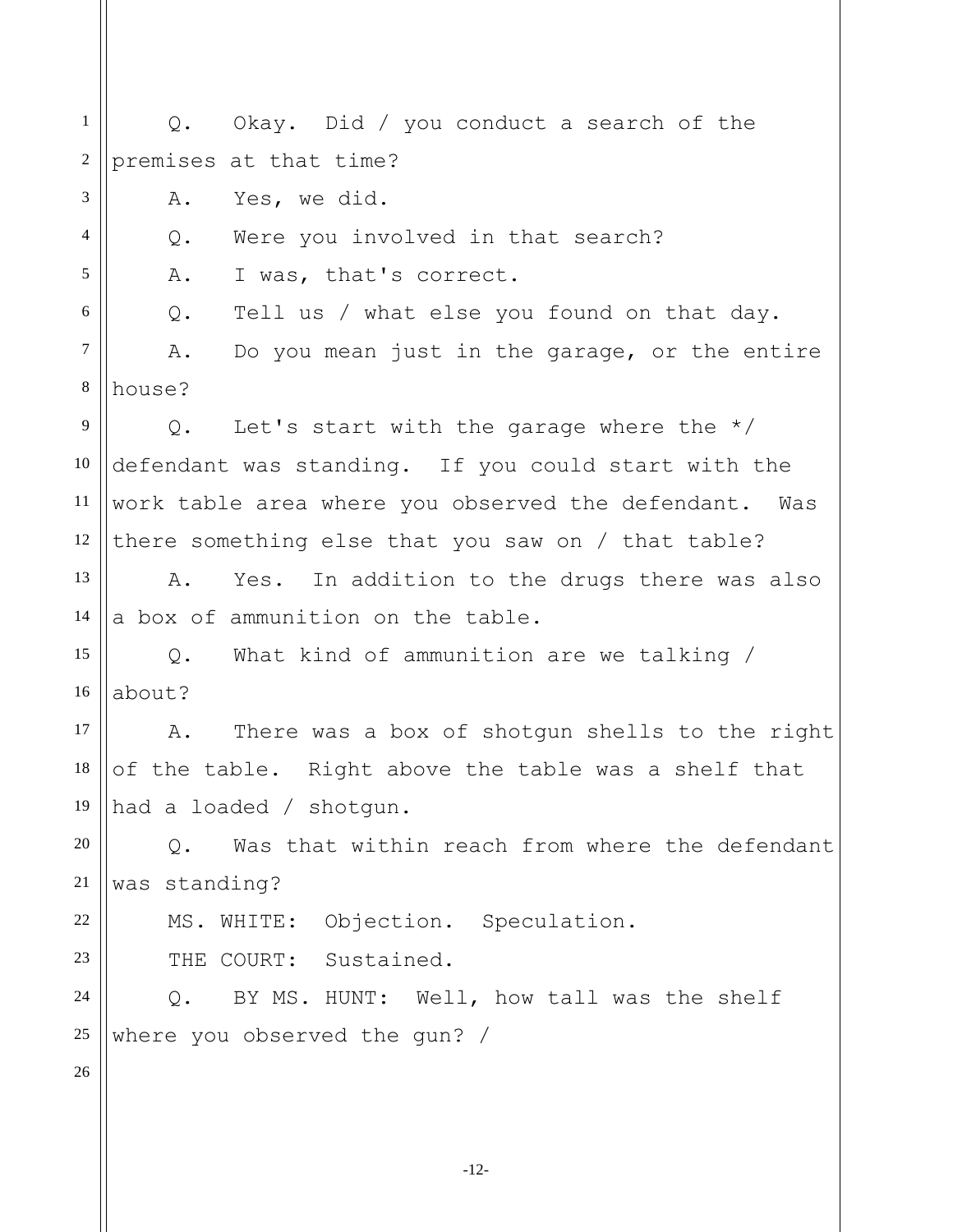1 2 3 4 5 6 7 8 9 10 11 12 13 14 15 16 17 18 19 20 21 22 23 24 25 26 A. I would estimate that it was approximately eight feet off the ground. Q. All right. Did you see that shotgun as you first approached the garage? / A. Yes, I did. Q. Is that one of the reasons why you asked to have the defendant's hands where you could see them? A. Well, that's standard / whenever we are approaching suspects, but the knowledge that there were weapons in the garage is also a consideration. Q. Did you have knowledge before that / day that the defendant was known to have weapons in his possession? A. Yes, I did. Q. And did that come from Officer Brown? MS. WHITE: Objection. Calls for \*/ hearsay. MS. HUNT: I will withdraw the question, your Honor. THE COURT: All right. It is withdrawn. MS. HUNT: I have no further questions at this time, your Honor. THE COURT: All right. / Cross-examination. MS. WHITE: Thank you, your Honor. If I could just have a moment before I begin. THE COURT: Yes, that's fine.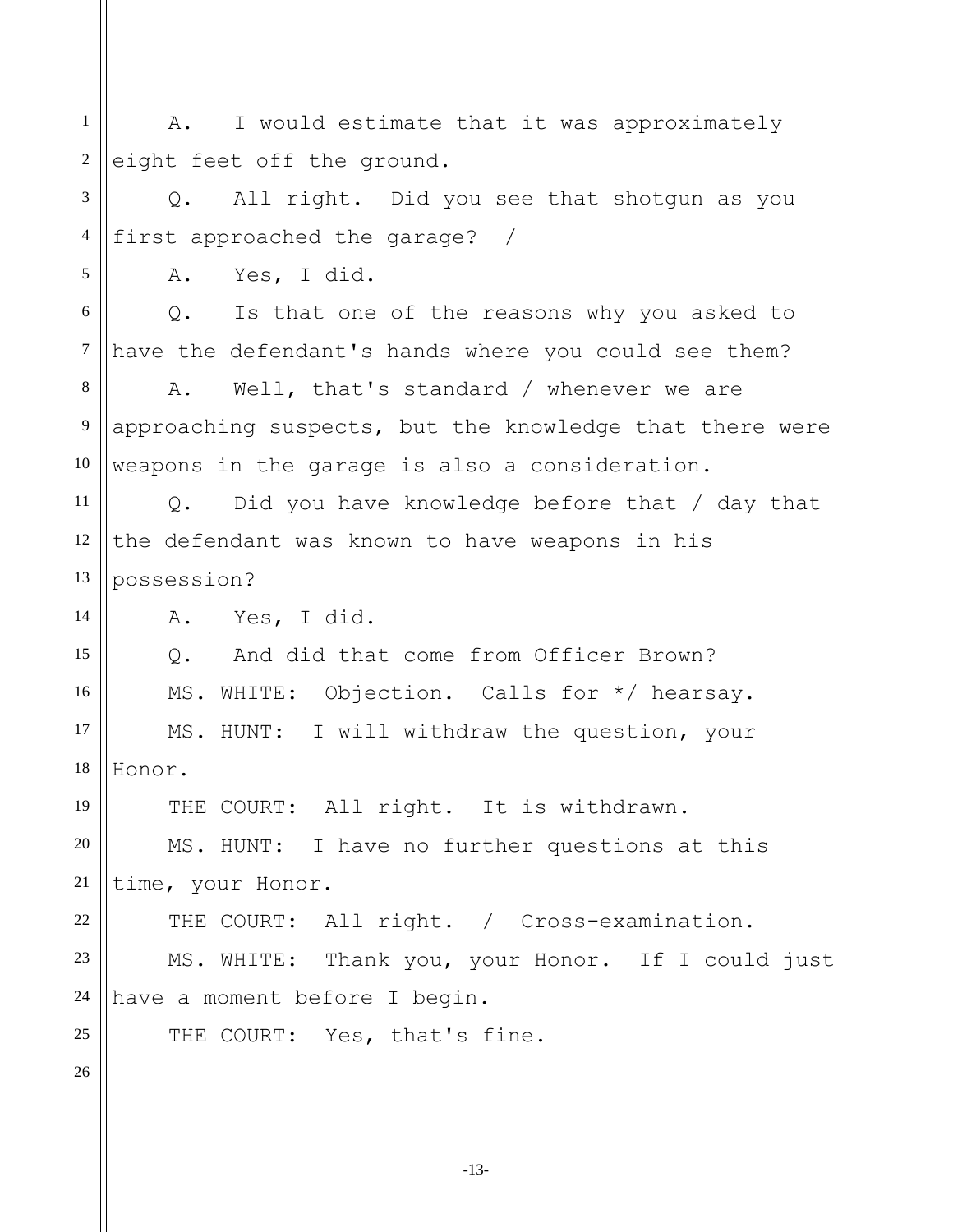| $\mathbf{1}$     | CROSS-EXAMINATION                                      |
|------------------|--------------------------------------------------------|
| $\overline{2}$   | BY MS. WHITE: Officer, I want to ask you some<br>$Q$ . |
| 3                | / questions about your surveillance of my client's     |
| $\overline{4}$   | home.                                                  |
| 5                | A. All right.                                          |
| 6                | You testified before that you arrived on the<br>Q.     |
| $\boldsymbol{7}$ | scene at approximately 6:00 o'clock that morning; / is |
| $\,8\,$          | that right?                                            |
| 9                | Yes, I did.<br>A.                                      |
| 10               | Where did you position yourself upon arrival?<br>Q.    |
| 11               | Α.<br>I was in the police van that was parked down     |
| 12               | the street / from the defendant's location.            |
| 13               | Did you arrive to that location in that van?<br>$Q$ .  |
| 14               | No. The van was there before I arrived. I<br>A.        |
| 15               | was in an / unmarked vehicle. I parked around the      |
| 16               | corner and then walked to the van.                     |
| 17               | So you were familiar with where the van was<br>Q.      |
| 18               | parked before you / arrived there?                     |
| 19               | Yes.<br>Α.                                             |
| 20               | How did you know where the van was when you<br>Q.      |
| 21               | arrived there?                                         |
| 22               | MS. HUNT: Objection. Irrelevant.                       |
| 23               | THE COURT: Overruled. You may answer.                  |
| 24               | THE WITNESS: I was in telephone / contact with the     |
| 25               | officers in the van. I already knew what the van       |
| $26\,$           | looked like, so it wasn't hard to find.                |
|                  |                                                        |

-14-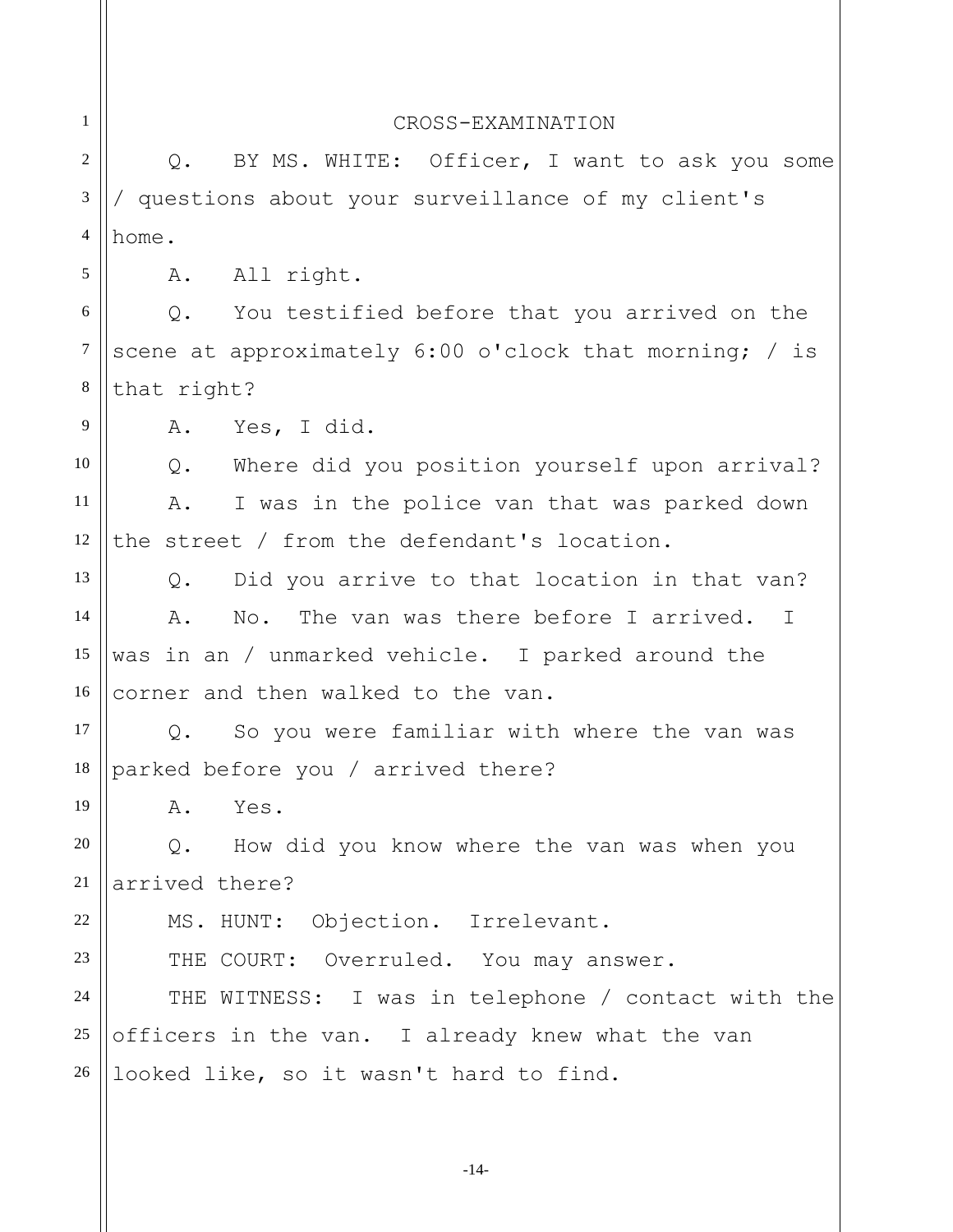1 2 3 4 5 6 7 8 9 10 11 12 13 14 15 16 17 18 19 20 21 22 23 24 25 26 Q. BY MS. WHITE: All right. Describe what \*/ kind of automobile this is for the jury, please. A. It is just a regular van similar to what you would see on the road. Q. Was / it equipped with all the fancy equipment in the back section like we see in the movies? A. No, definitely not. It is simply a regular / passenger van that we utilize. Q. All right. Now, once you were inside the van were you able to observe the front of my client's home?/ A. I could see the garage, but not the front of the residence. Q. Was the door open when you initially arrived? A. Correct. Q. All right. Now, did / you see the defendant at that time? A. Not when I first arrived. Mr. Blake was in the garage by himself. Q. Mr. Blake is the other / man that was in the garage and was arrested with the defendant? A. Yes, that is correct. Q. Okay. When did you notice my client to enter / the garage that morning? A. He left the house and came around to the garage just before 8:00 o'clock.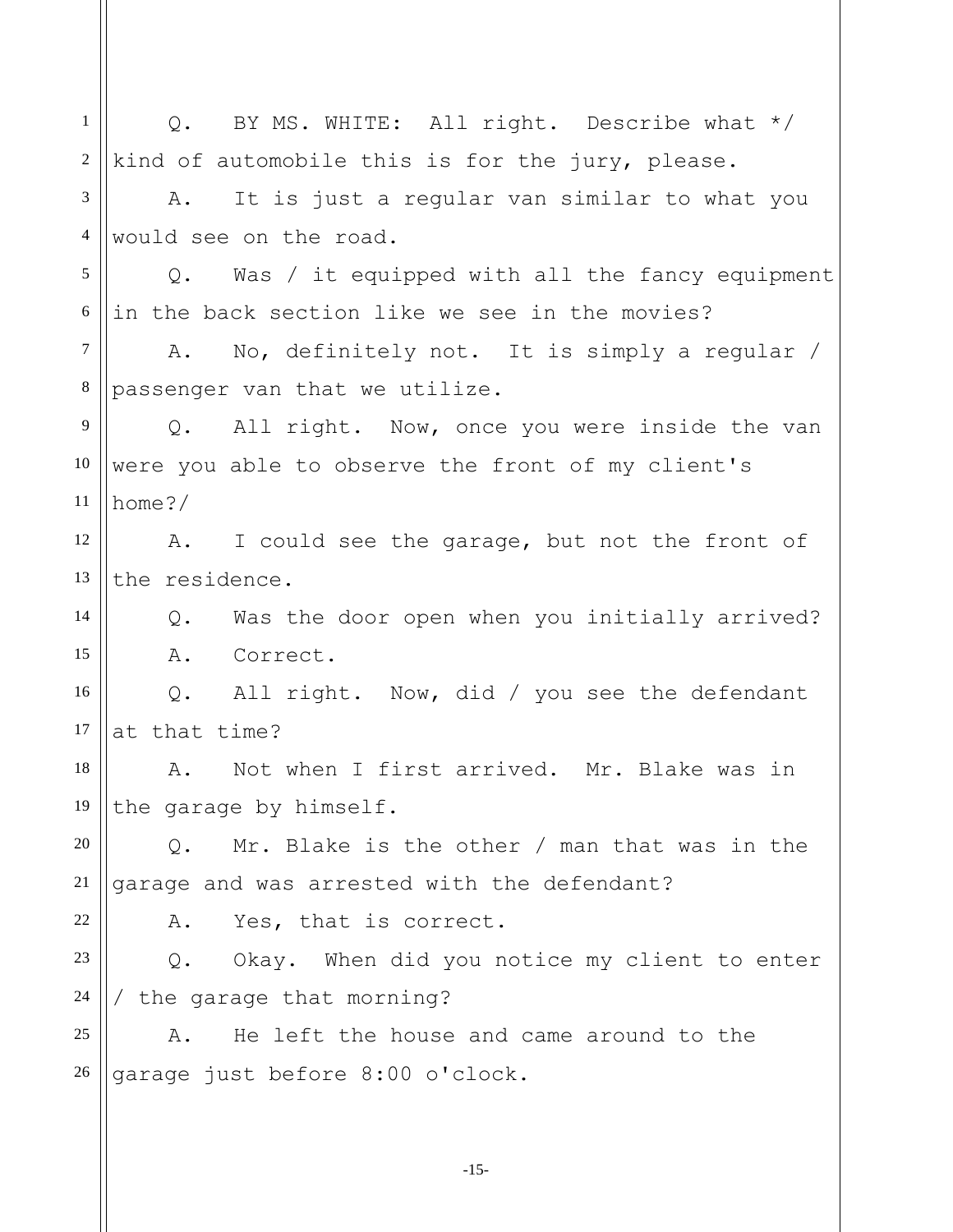1 2 3 4 5 6 7 8 9 10 11 12 13 14 15 16 17 18 19 20 21 22 23 24 25 26 Q. Did he remain within your vision the / whole time until you arrested him? A. Yes, he did. Q. All right. Did you actually enter the residence at that address? A. Yes, I did. Q. Was there \*/ anyone else in the home on that morning? A. Yes. The defendant's wife and two of his children were there. Q. Did you have any contact with / the defendant's wife? A. Yes, I did. Q. When did you first have any contact with her? A. We were securing the residence and asked everyone to step / into the living room. Q. All right. Where was the defendant's wife when you first spoke to her? A. She was in the kitchen at the table / with her daughter. I believe they were working on homework. Q. All right. After my client was arrested, did you have a conversation with his wife? / A. Yes, I did. Q. What did you ask her? A. I asked her if she was aware of her husband's activity.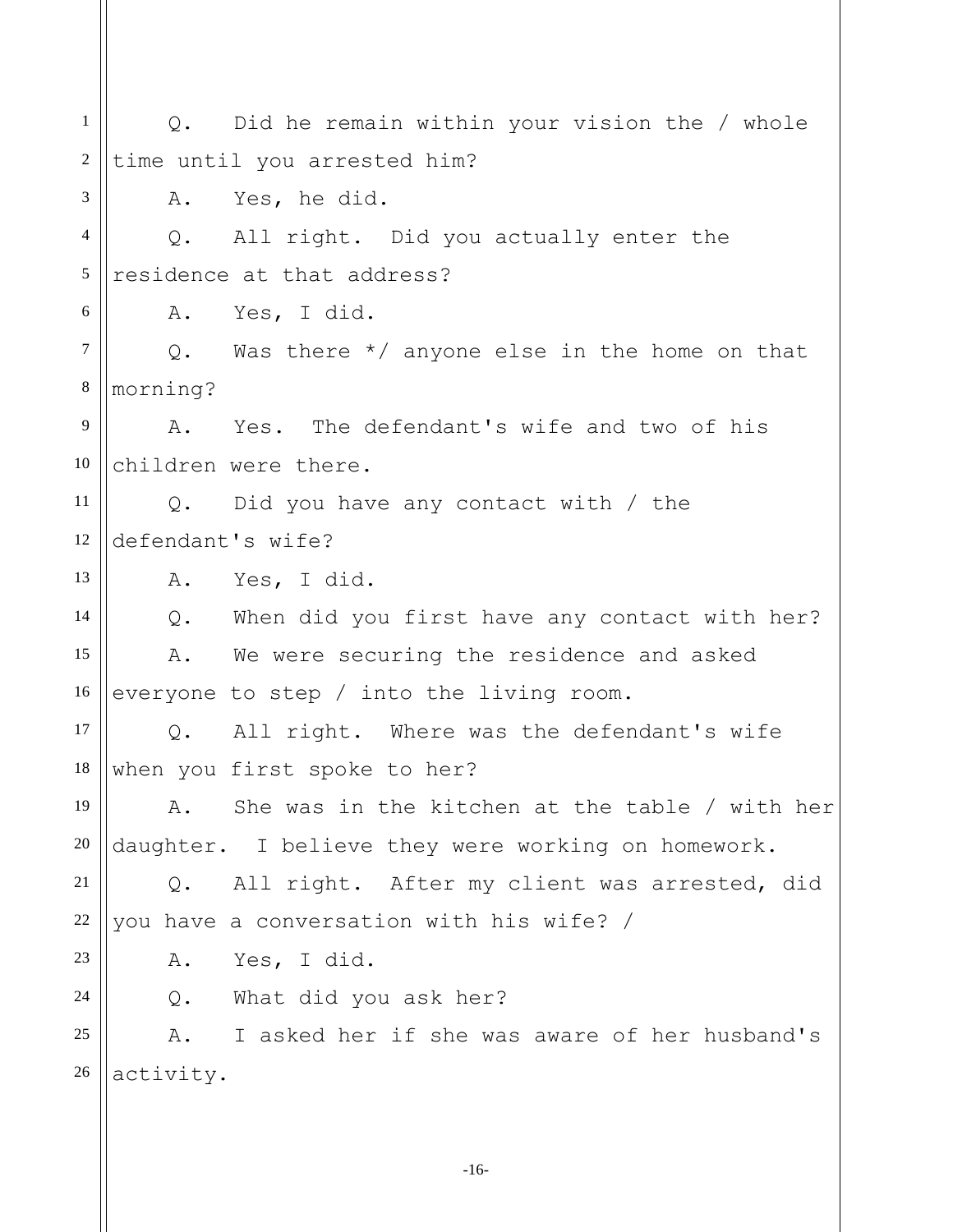| 1                | Q. And what was her response?                                |
|------------------|--------------------------------------------------------------|
| 2                | MS. HUNT: Objection. / Calls for hearsay.                    |
| 3                | THE COURT: Sustained.                                        |
| $\overline{4}$   | MS. WHITE: Your Honor, it goes to state of mind.             |
| 5                | THE COURT: Sustained. Next question, please.                 |
| 6                | Q. BY MS. WHITE: Was anyone else present during              |
| $\boldsymbol{7}$ | your conversation with his / wife?                           |
| 8                | Α.<br>The child was there initially. I asked Mrs.            |
| $\overline{9}$   | Fox if I could speak to her in private.                      |
| 10               | $Q_{\bullet}$<br>Why did you do that?                        |
| 11               | I didn't / want to have the conversation in<br>A.            |
| 12               | front of the children.                                       |
| 13               | Q. All right. What happened after that?                      |
| 14               | There was another woman in the home, and she<br>A.           |
| 15               | */ came and took the kids out while I was talking to         |
| 16               | the defendant's wife.                                        |
| 17               | Did you arrest his wife that day, then?<br>$Q_{\bullet}$     |
| 18               | No, I did / not.<br>Α.                                       |
| 19               | Is it fair to assume you did not arrest her<br>$\mathbb Q$ . |
| 20               | because she wasn't involved in anything illegal, then?       |
| 21               | MS. HUNT: Objection. Calls for legal conclusion.             |
| $22\,$           | THE COURT: Overruled. / You may answer.                      |
| 23               | WITNESS: She was not arrested.<br>THE                        |
| 24               | BY MS. WHITE: That is because she had done<br>$Q$ .          |
| 25               | nothing wrong; is that right?                                |
| 26               |                                                              |
|                  |                                                              |

-17-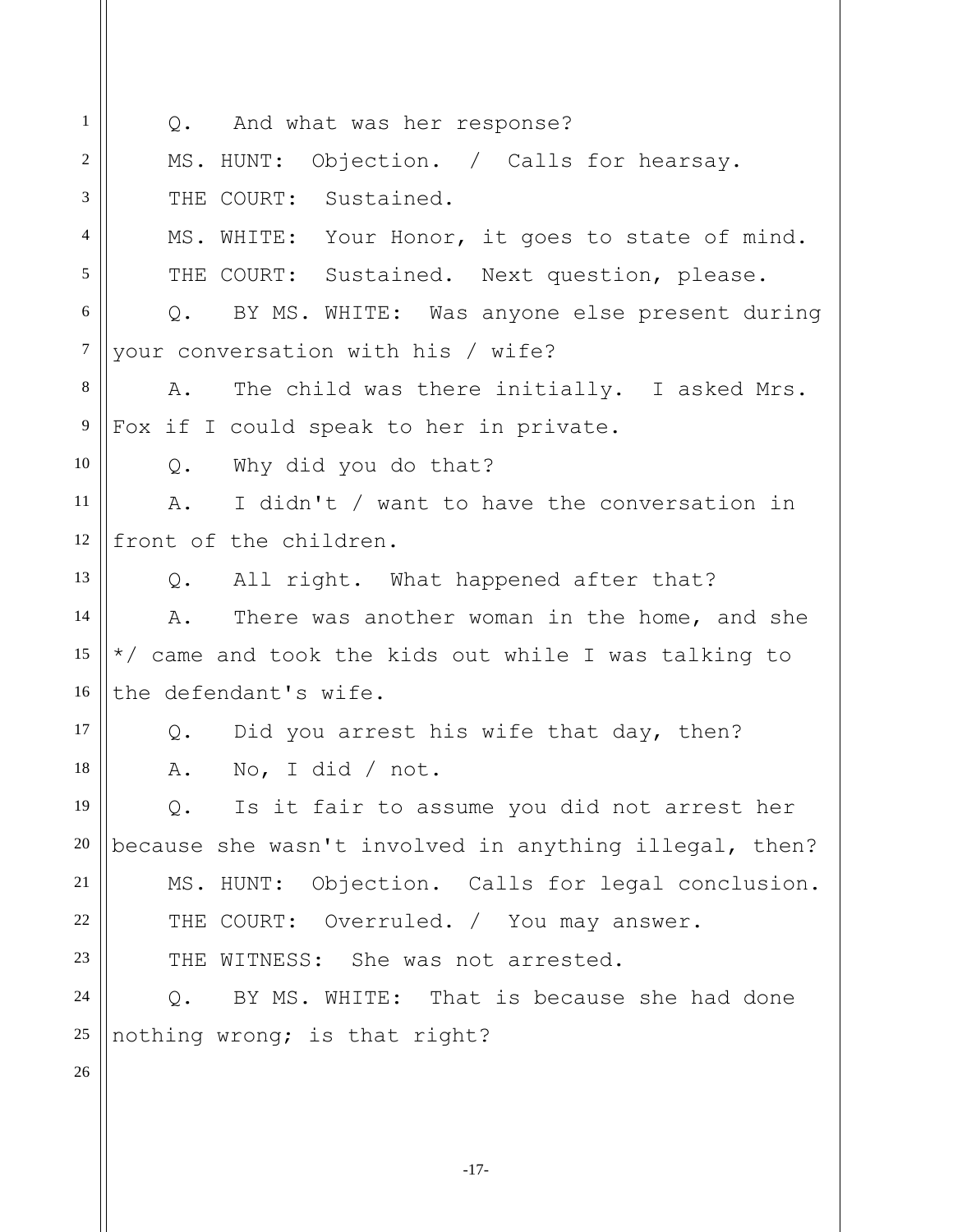1 2 3 4 5 6 7 8 9 10 11 12 13 14 15 16 17 18 19 20 21 22 23 24 25 26 A. She wasn't arrested at that time because / we didn't think she should be. Q. Has she since been arrested? MS. HUNT: Objection. Irrelevant. THE COURT: Sustained. MS. HUNT: Your Honor, we need to approach sidebar on the record, please. / THE COURT: Is this something that we can address at the break after the jury leaves? MS. HUNT: Yes, your Honor. If I may have a moment, your Honor. / THE COURT: Certainly. MS. WHITE: Your Honor, after conferring with Ms. Hunt, I have nothing further at this time. THE COURT: Do you have any redirect? MS. HUNT: Just briefly, if I may. / THE COURT: All right. REDIRECT EXAMINATION Q. BY MS. HUNT: Officer, I just wanted to clear up something here. As you were watching the defendant in his garage, did you observe what you / believed to be a drug sale? A. Yes, I did. Q. And did you have prior knowledge that something was going to occur at the defendant's home \*/ that afternoon?

-18-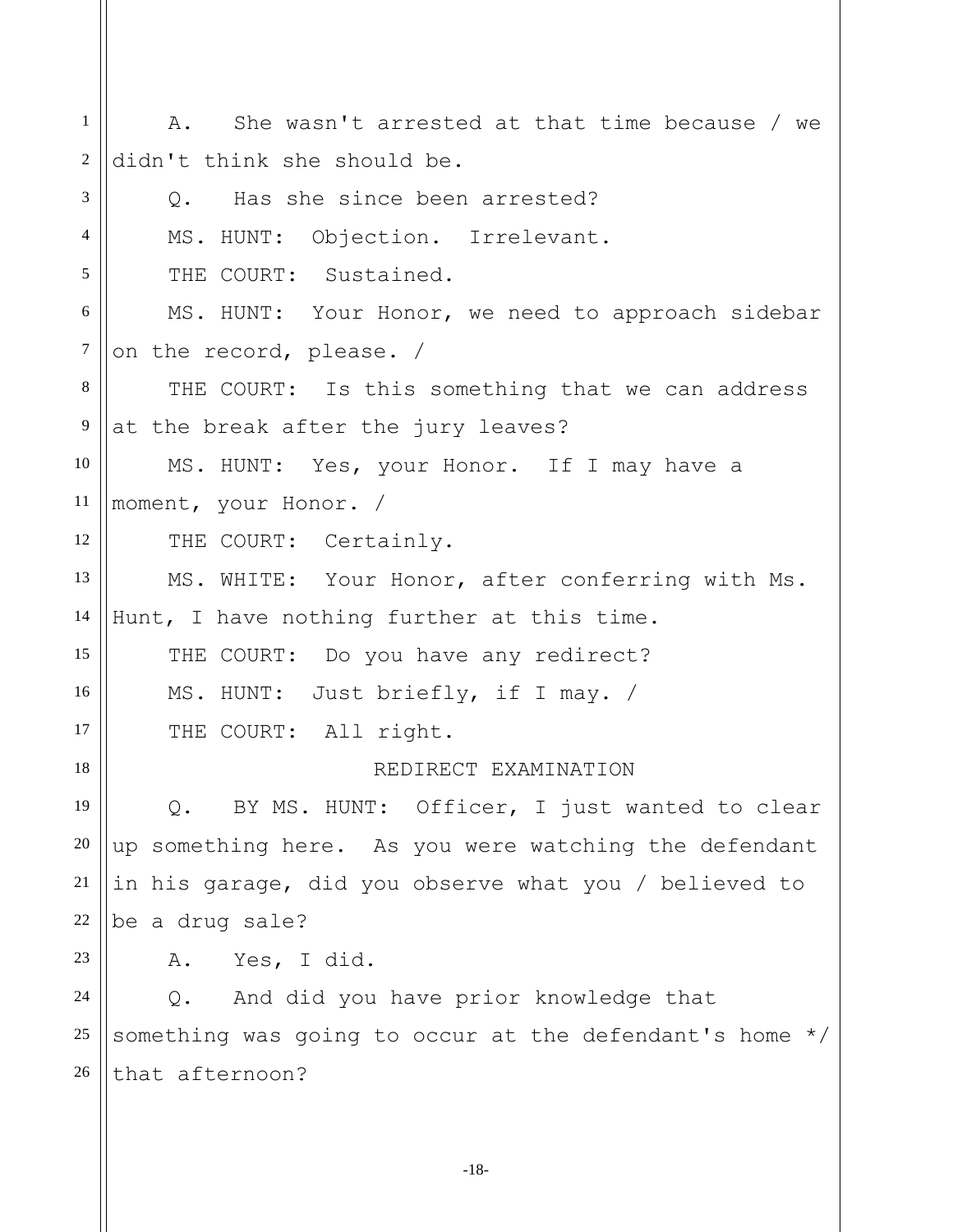1 2 3 4 5 6 7 8 9 10 11 12 13 14 15 16 17 18 19 20 21 22 23 24 25 26 A. Yes. Our undercover people had given us information. Q. Is that why you were there that day, or was this just a random event? / A. It was not random. We had been watching the defendant for that very purpose that day. Q. All right. And the information that you had been / given was that the defendant was selling cocaine, marijuana and meth out of his home; is that right? A. Yes, that's right. Q. On the day that / you arrested the defendant, did you collect evidence from the defendant's home? A. Well, I didn't collect it, but other officers did. Q. Were you made aware / of certain evidence that was collected? A. Yes. I was the one in charge of overseeing that process. Q. Did you make a list of everything that / was seized from the defendant's home? A. Yes, I did. Q. Before evidence is taken from the scene are there photographs that are taken? A. Yes.

-19-